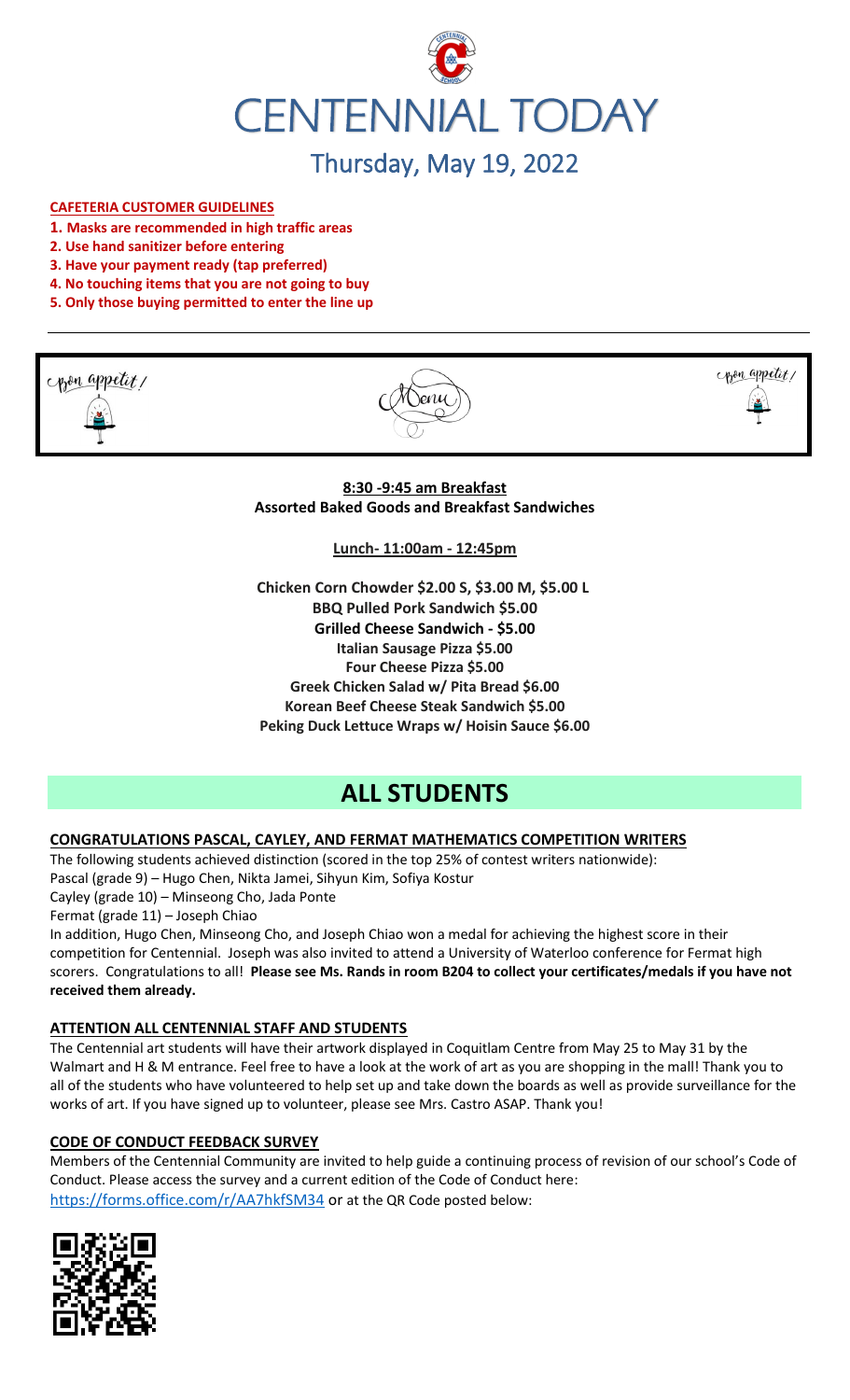# **REMINDER – #LOCAL LOVE FUND STUDENT ART EXPO PARTICIPANTS\*NEW\***

Due May 24<sup>TH</sup>. PLEASE RETURN your artwork to Mrs. HW in the Counselling Area. Thank you!

# **WINNERS OF COQUITLAM LIBRARY SCIENCE EXPO 2022**

A big congratulations to Flavia Lago Bello (gr10) & Maria Anglada Santalo (gr10) for winning the First Place in junior division with their project on Eggstra Strong Egg at 2022 Coquitlam Library Science Expo! Also, a congratulations to Filip Canak (gr11) for winning the Second Place in senior division with his project on Tonal Relationship Between Sine Waves!! They also received \$300 & \$200 in prize money respectively. We are very proud of you!

#### **POST-SECONDARY INFO SESSION AND TOURS**

Visit the career centre page Career Centre - [Centennial Secondary School \(sd43.bc.ca\)](https://www.sd43.bc.ca/school/centennial/ProgramsServices/CareerCentre/postsecondary/Pages/default.aspx#/=)

#### **YOUTH CANADA OPPORTUNITIES**

[Youth in Canada -](https://www.canada.ca/en/services/youth.html) Canada.ca Training, jobs, volunteering and more!

#### **SOCIAL JUSTICE/EQUITY AND INCLUSION STUDENT COMMITTEE**



Are you interested in exploring social justice issues in our Centennial Community? Do you have ideas on how to make Centennial a more inclusive and welcoming space for all? If you answered yes, join the Social Justice/Equity and Inclusion Student Committee! Our goal is to work towards initiatives that help connect our community, break down barriers, and create a more welcoming place for everyone. Contact Ms. Razzell if you're interested or scan the QR code and fill out the form. Thank you!

# **GRADE 12**

# **COFI FORESTRY SCHOLARSHIPS (BC COUCIL OF FOREST INDUSTRIES) \*NEW\***

#### **NOW OPEN**

Apply for one of 13 X \$2,000 awards for students entering post-secondary education or training in a skilled trades program.

See the complete list of eligible program[s AT THIS LINK.](https://www.cofi.org/wp-content/uploads/2022-Scholarship-Document_Final.pdf) Or visit the career centre. Deadline to apply June 24<sup>th</sup> <https://www.cofi.org/forest-education/forestry-scholarship/>

#### **DID YOU ATTEND GLEN ELEMENTARY? \*NEW\***

Apply for this \$500 bursary by May 31st, 2022. Farah Ismail Legacy Fund - Socially responsible, empathetic, caring in the face of challenge. Career Centre - [Centennial Secondary School \(sd43.bc.ca\)](https://www.sd43.bc.ca/school/centennial/ProgramsServices/CareerCentre/financeawards/Pages/default.aspx#/=)

# **ATCO IINDIGENOUS AWARDS\*NEW\***

- **Merit Awards (\$500)** for students completing Grades 10 12, including upgrading;
- **Bursaries (\$1,000)** for students enrolled in trade, diploma or certificate programs;
- **Scholarships (\$1,500)** for students enrolled in degree or graduate programs.

Due August 15<sup>th</sup> [HERE](https://www.atco.com/en-ca/our-commitment/partnerships-indigenous-peoples/indigenous-education-programs.html#:~:text=The%20Awards%2cin%20degree%20or%20graduate%20programs.)

# **Post-Secondary Info Sessions – links on the career centre -** Career Centre - [Centennial Secondary School](https://www.sd43.bc.ca/school/centennial/ProgramsServices/CareerCentre/postsecondary/Pages/default.aspx#/=)  [\(sd43.bc.ca\)](https://www.sd43.bc.ca/school/centennial/ProgramsServices/CareerCentre/postsecondary/Pages/default.aspx#/=)

# **BCIT\*NEW\***

Health Sciences Week June 6 – 10<sup>th</sup>.<https://www.bcit.ca/events/category/infosession/health-sciences/list/> MRI. Cardio Tech, Occupational Health. UBC Engineering – May 31st UBC Sauder - May 30<sup>th</sup> Cap  $U -$  June  $7<sup>th</sup>$  ECCE – HCA

#### **DINNER DANCE TICKET \*NEW\***

**SHERATON VANCOUVER WALL CENTRE SATURDAY JUNE 18TH AT 6PM.**

**Please Note that we have extended the deadline to purchase Grad Dinner/Dance Tickets until May** 23!

Tickets can be picked up at the beginning of period 3, between May 24th – May 27th in the foyer (see Ms. Chambers and / or Ms. Mattson). You must bring your receipt as proof of purchase. Table selections will be done at this time. If you want to book an entire table for your friends, all tickets for that table must already be purchased. Tables are booked on a first come, first served basis.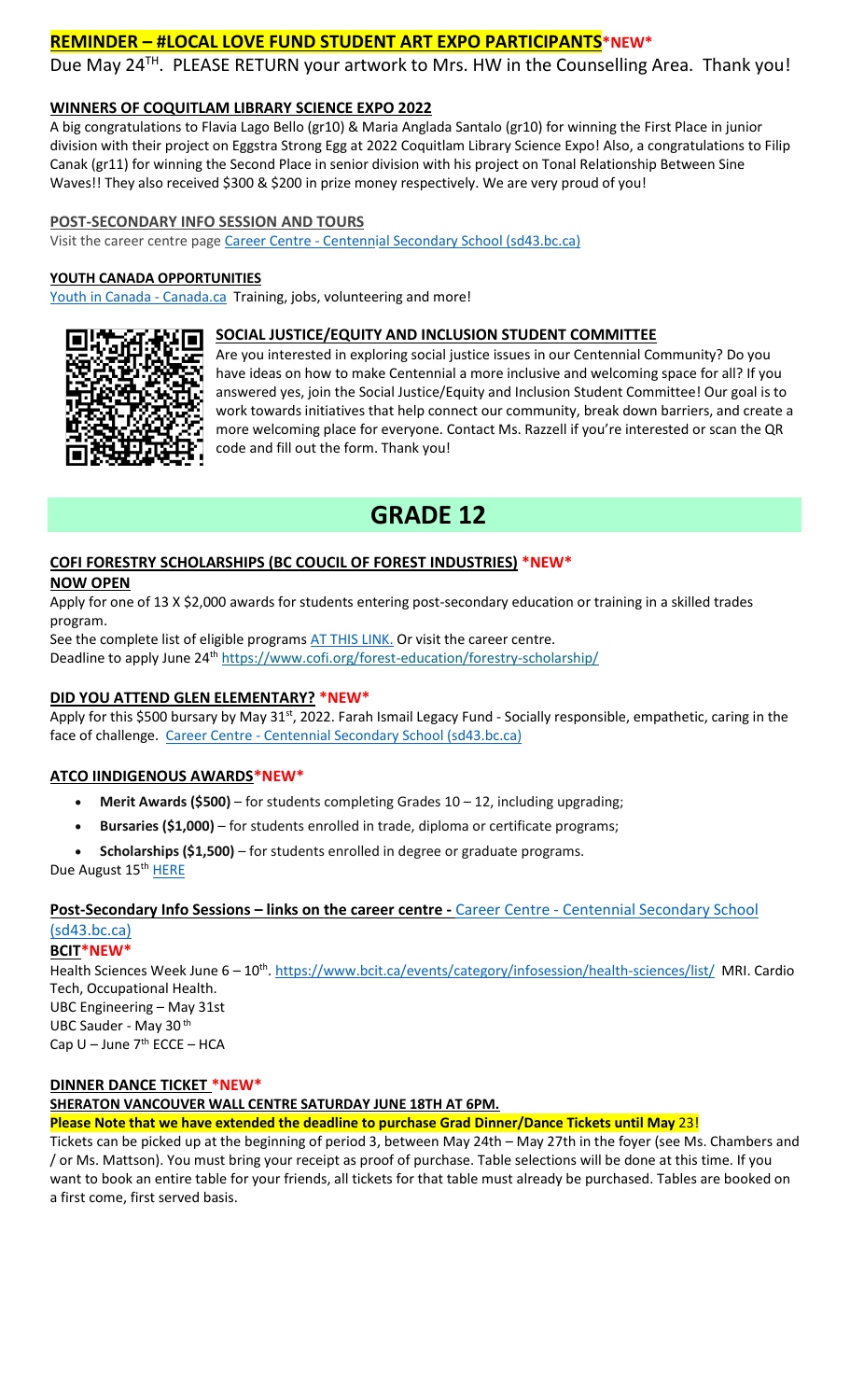# **ATTENTION GRADE 12s**

We are excited to announce that after a 2-year hiatus, the **2022 Grad Dinner Dance** will be on **Saturday, June 18th** at 6pm at the **Sheraton Wall Centre Vancouver**. Dress code is formal. A buffet dinner will be served, followed by dancing. Tickets are \$175 and will be available on School Cash Online. (The PAC will be hosting After Grad at the Coquitlam Rec Centre on Poirier following Dinner Dance, these tickets will be available separately.) If you have **specific food allergies or intolerances**, please email **Ms. Mattson** at [mmattson@sd43.bc.ca](mailto:mmattson@sd43.bc.ca) or see her in Room E216.

- Aftergrad Tickets \$40 per grad available to purchase online between May 15 May 31
- Commencement Guest Tickets \$5 per guest available to purchase online between May 15 June 9
- All tickets must be purchased online on SchoolCash site. <https://sd43.schoolcashonline.com/>

Please contact Ms. Leung at [Kleung@sd43.bc.ca](mailto:Kleung@sd43.bc.ca) in the Centennial Office if you are having issues ordering them online.

#### **2022 VALEDICTORIAN SELECTION PROCESS NOMINATION QUALIFICATIONS:**

- Must be in good standing to graduate as of June 2022 (no 'I' Reports, no courses that have been failed this year)
- 4 teacher nominations

#### **NOMINATION PROCESS:**

Interested potential nominees must submit the following to be considered for nomination:

- Teacher Nomination Forms (4) (this is an online form the link has been emailed to all teachers and was included in the email sent to families)
- Short Essay *(1 page, typed, double-spaced)* "*Why I Should Be Valedictorian*", completed on your own (submitted Mr. Jackson at [brjackson@sd43.bc.ca\)](mailto:bking@sd43.bc.ca)

#### *\*This package is to be emailed before 4 pm, May 13th 2022 (no exceptions!)*

#### **TIMELINE:**

| May $5^{\text{th}} - 13^{\text{th}}$ | - The online Nomination forms goes live                                                            |
|--------------------------------------|----------------------------------------------------------------------------------------------------|
| May $13th$                           | - Nomination forms and teacher forms due to the Mr. Jackson's email brjackson@sd43.bc.ca by 4 p.m. |
| May 16th                             | - Nominee Staff Selection Committee meeting                                                        |
| May 17th                             | - Successful nominees announced                                                                    |
| May 18th                             | - Successful nominee meeting to discuss campaign process and requirements. Time TBA.               |
| May $26th$                           | - Speeches will be shared to grade 12 students. Online voting will occur.                          |
| May 27th                             | - Valedictorian announced                                                                          |
|                                      |                                                                                                    |

# **CAREER CENTRE Visit the online Centennial Career Centre Pag[e HERE](https://www.sd43.bc.ca/school/centennial/ProgramsServices/CareerCentre/experiences/Pages/default.aspx#/=)**



# **ELMER HELM YOUTH FUND**

Now Open. \$1500 awards available. Criteria: Financial need, Community Service. Application package posted Career Centre - [Centennial Secondary School \(sd43.bc.ca\)](https://www.sd43.bc.ca/school/centennial/ProgramsServices/CareerCentre/financeawards/Pages/default.aspx?InitialTabId=Ribbon%2ERead&VisibilityContext=WSSTabPersistence#/=#InplviewHash02f87063-69d3-4710-8d10-63ddea64e857=) Deadline to apply June 30<sup>th</sup>.

# **MAILLARDVILLE RESIDENTS ASSOC. BURSARY \*UPDATED**

Grade 12 student who lives in Maillardville, demonstrates financial need, makes a contribution to their community through community service and will graduate with a Dogwood Diploma or a BC School Completion Certificate. Value \$500 Apply by June 30<sup>th</sup> Career Centre - [Centennial Secondary School \(sd43.bc.ca\)](https://www.sd43.bc.ca/school/centennial/ProgramsServices/CareerCentre/financeawards/Pages/default.aspx?login=-73147025#/=)

# **GRACE FAMILY NETWORK FOUNDATION SCHOLARSHIP ESSAY (3 X \$500 in Metro Vancouver)**

*"WHAT ARE YOUR IDEAS TO REDUCE SYSTEMIC BIAS AND INEQUITY IN SOCIETY?"* To submit your essay, go to [GFNF.ORG](http://www.gfnf.org/) Deadline: May 31/22

# **SUMMER JOBS/COQUITLAM/PORT COQUITLAM**

[Available jobs near Coquitlam \(BC\) -](https://www.jobbank.gc.ca/jobsearch/jobsearch?fsrc=21&searchstring=&locationstring=COQUITLAM&mid=&button.submit=Search) Search - Job Bank [Available jobs near Port Coquitlam \(BC\) -](https://www.jobbank.gc.ca/jobsearch/jobsearch?searchstring=&locationstring=Port+Coquitlam%2C+BC&fsrc=21) Search - Job Bank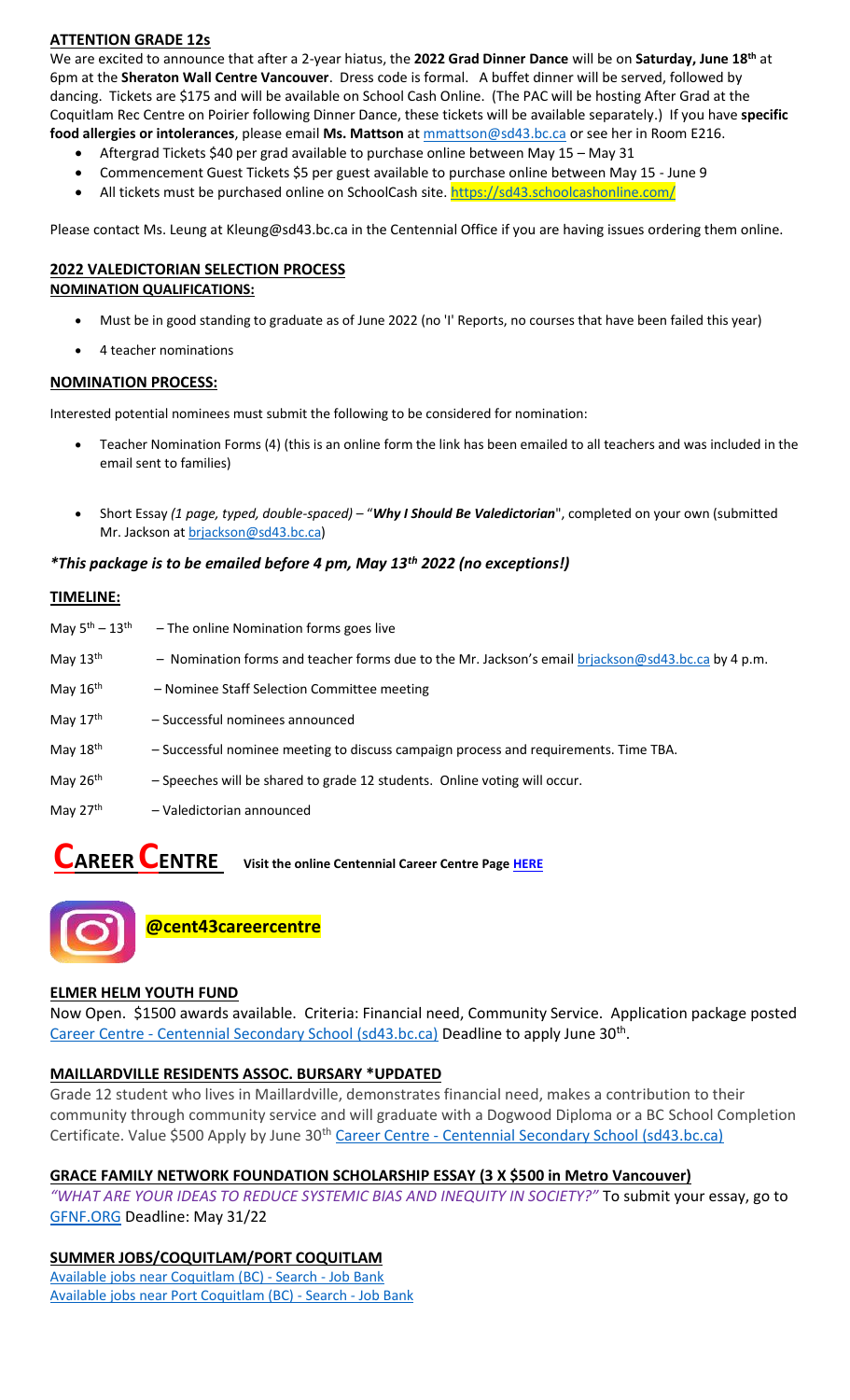#### **SUMMER JOB SEARCH?**

Job Bank - <https://www.jobbank.gc.ca/jobsearch/jobposting/35965594?source=searchresults>

#### **HAVE YOU WON A SCHOLARSHIP?**

Fill out the form at the link or QR code to be added to the commencement programme. [https://forms.office.com/Pages/ResponsePage.aspx?id=74xl2ZICUkKZJWRC3iSkSwuEIlUQFhBOpXf92UwjudZURDgzNlU4](https://forms.office.com/Pages/ResponsePage.aspx?id=74xl2ZICUkKZJWRC3iSkSwuEIlUQFhBOpXf92UwjudZURDgzNlU4NEpMVzRFR0lLV0NaNU1EOVBGWC4u) [NEpMVzRFR0lLV0NaNU1EOVBGWC4u](https://forms.office.com/Pages/ResponsePage.aspx?id=74xl2ZICUkKZJWRC3iSkSwuEIlUQFhBOpXf92UwjudZURDgzNlU4NEpMVzRFR0lLV0NaNU1EOVBGWC4u)



# **SPORTS**

# **SENIOR GIRLS' SOCCER\*NEW\***

#### **FRASER NORTH CHAMPIONSHIP FINALS TODAY!!!**

Cent vs Bby Central at 2:00 on our turf. Spectators are welcome if your teacher approves. Or come out after period 5. At noon Best takes on Riverside for the Bronze medal and a spot in the BC's. A concession will be available as well. Wear your Cent gear & colours!

#### **TRACK & FIELD\*NEW\***

The following athletes competed exceptionally well last week at the regional qualifiers and will be representing Centennial in the Fraser North Championships May 24<sup>th</sup> & 25th

#### **Juniors:**

Harry Lobay Nathaniel Lum Peyton Young Pahlika Suthakaran Tanisha Binning

**Jr Relay team**: Ayo Balogun, Pahlika Suthakaran, Rachelle Hombrebueno, & Alethea Floreza

#### **Seniors:**

Connor Jones Leila Jung Alexander Dalmann Devon Meadows Darrence Del Mundo

Congratulations to all!

#### **VOLUNTEERS FOR ATHLETIC BANQUET**

On Thursday June 9th, we will be having an Athletics Banquet in our gym to celebrate the successes of our athletic programs this year. We are in need of people to help setup, tables, chairs, table covering, help with food transportation into the blue gym. We will also need help cleaning up after this event. If you are able to help, please complete the form:<https://forms.office.com/r/iUKBMH8Hgt>